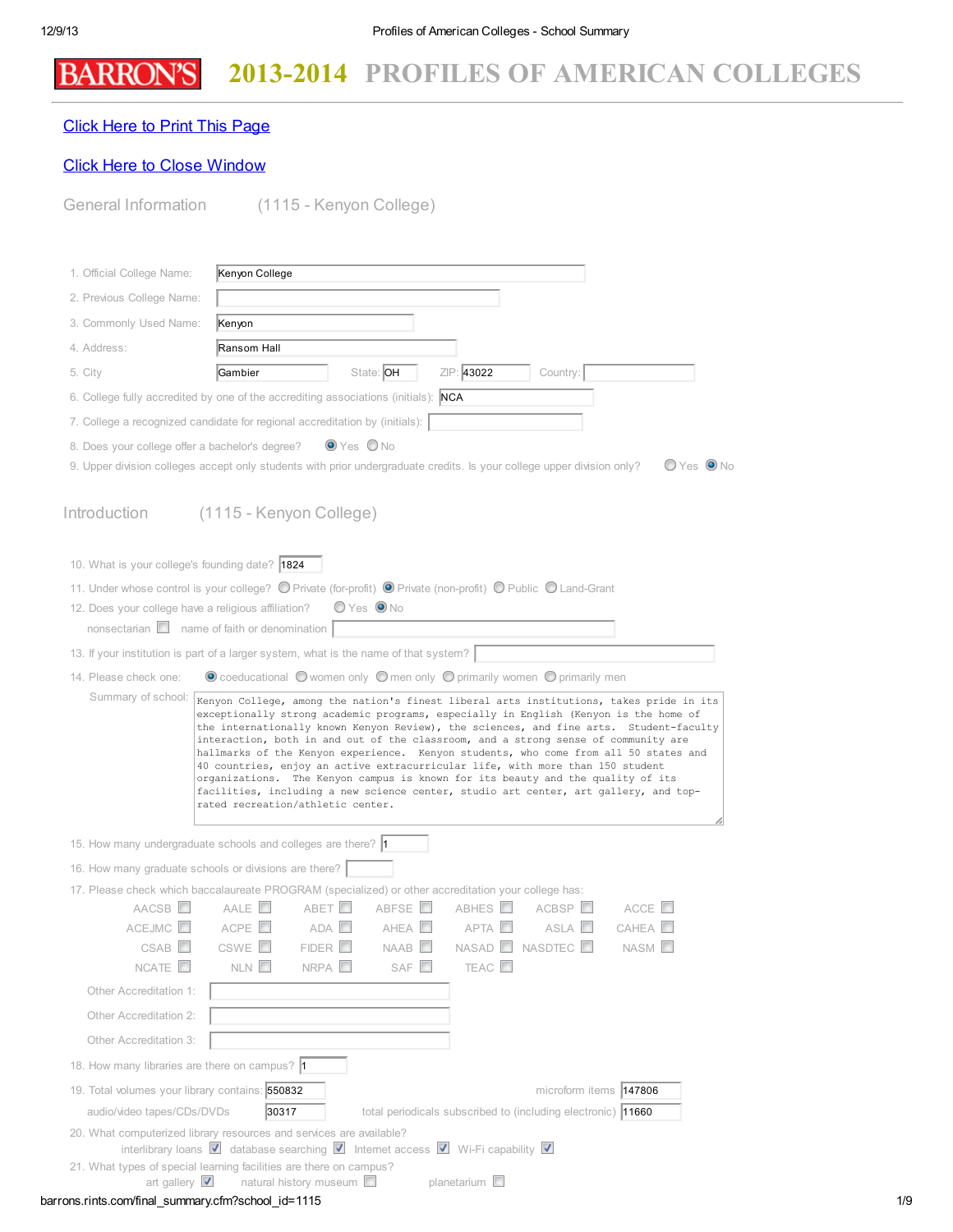| ĸ<br>"<br>э. |  |
|--------------|--|
|--------------|--|

| $\sim$<br>radio station $\sqrt{\phantom{a}}$ | $\mathcal{L}$<br>TV station $\Box$          |  |
|----------------------------------------------|---------------------------------------------|--|
| other (please explain):                      | an observatory and an environmental center. |  |
|                                              |                                             |  |
|                                              |                                             |  |
|                                              |                                             |  |
|                                              |                                             |  |
|                                              |                                             |  |

# Environment (1115 - Kenyon College)

J.

÷.

| 22. What is the size of the campus? 1000                                       |                                     | acres |     |  |
|--------------------------------------------------------------------------------|-------------------------------------|-------|-----|--|
| 23. What environment surrounds the campus? Ourban Osuburban Orural Osmall town |                                     |       |     |  |
| 24. The campus is located:                                                     | 50 miles northeast of Columbus, OH. |       |     |  |
|                                                                                |                                     |       |     |  |
|                                                                                |                                     |       |     |  |
|                                                                                |                                     |       |     |  |
|                                                                                |                                     |       |     |  |
|                                                                                |                                     |       |     |  |
| 25. How many buildings, including residence halls, are there on campus?        |                                     |       | 142 |  |

Student Life (1115 - Kenyon College)

## Profile

| 26. Enrollment, Fall 2013                                                                                                                        |                                   |                                        |                         |                        |  |
|--------------------------------------------------------------------------------------------------------------------------------------------------|-----------------------------------|----------------------------------------|-------------------------|------------------------|--|
| Full-time undergraduate                                                                                                                          | Men 786                           | 909<br>Women                           | <b>Total FTU</b>        | 1695                   |  |
| Part-time undergraduate                                                                                                                          | Men $ 3 $                         | Women 7                                | <b>Total PTU</b>        | 10                     |  |
| Full-time graduate                                                                                                                               | Men                               | Women                                  | <b>Total FTG</b>        |                        |  |
| Part-time graduate                                                                                                                               | Men                               | Women                                  | <b>Total PTG</b>        |                        |  |
|                                                                                                                                                  |                                   |                                        | Grand Total             | 1705                   |  |
| 27. Percentage of undergraduates from:                                                                                                           | in state $ 14 $                   | out of state 86<br>$\%$                | $\%$                    |                        |  |
| 50<br>28. Number of states                                                                                                                       | foreign countries 41              | Any from Canada? <sup>O</sup> Yes O No |                         |                        |  |
| 29. From what region do most out-of-state students come?                                                                                         |                                   |                                        |                         | O Unknown              |  |
| O Northeast<br>O Middle Atlantic                                                                                                                 | South                             | Mid-West<br>Southwest                  | ◯ West                  | O Northwest            |  |
| What is the percentage from that region? $ 30\rangle$                                                                                            | $\frac{0}{0}$                     |                                        |                         |                        |  |
| 30. Percentage of students from public schools                                                                                                   | 50                                | % private 50<br>$\%$                   |                         |                        |  |
| 31. Percentage of students that are: White 75                                                                                                    |                                   | % African American 3                   | $%$ Hispanic 6          | $\frac{0}{0}$          |  |
| Asian American 6                                                                                                                                 | % American Indian/Alaska Native 1 | $\frac{0}{0}$<br>Foreign 4             | $\frac{0}{0}$           |                        |  |
| Two or More Races 2                                                                                                                              | $\%$ Race Unknown 3               | $\frac{0}{0}$                          |                         |                        |  |
| 32. Percentage of students that are: Catholic                                                                                                    |                                   | $%$ Protestant<br>$\%$                 | $\frac{0}{0}$<br>Jewish | $\frac{0}{0}$<br>Other |  |
| (describe) a variety of religious practices from Quaker to Zen Buddhists.                                                                        |                                   |                                        |                         |                        |  |
| Claim no religious affiliation   $\sqrt{ }$ % Member of school's denomination                                                                    |                                   |                                        | $\frac{0}{0}$           |                        |  |
| 33. Average age of your freshman class:                                                                                                          | 18                                | Average age of all undergraduates 20   |                         |                        |  |
| 34. A. Percentage of full-time freshmen that do not continue beyond their first year 5                                                           |                                   |                                        | $\frac{0}{0}$           |                        |  |
| B. Percentage of full-time freshmen that remain to graduate $\begin{vmatrix} 89 \\ \end{vmatrix}$ [total for A + B does not have to equal "100"] |                                   |                                        |                         |                        |  |
| <b>Tuition, Room and Board</b>                                                                                                                   |                                   |                                        |                         |                        |  |
| 35. ANNUAL (not per term) expenses for the 2013-2014 school year:                                                                                |                                   |                                        |                         |                        |  |
| Tuition                                                                                                                                          | In-State Students<br>\$13900      | Out-of-State<br>\$                     |                         |                        |  |
| Required Fees                                                                                                                                    | \$1740                            | \$                                     |                         |                        |  |
| Tuition + Fees (if combined)                                                                                                                     | \$ 45640                          | \$                                     |                         |                        |  |
| Room and Board                                                                                                                                   | \$11170                           | \$                                     |                         |                        |  |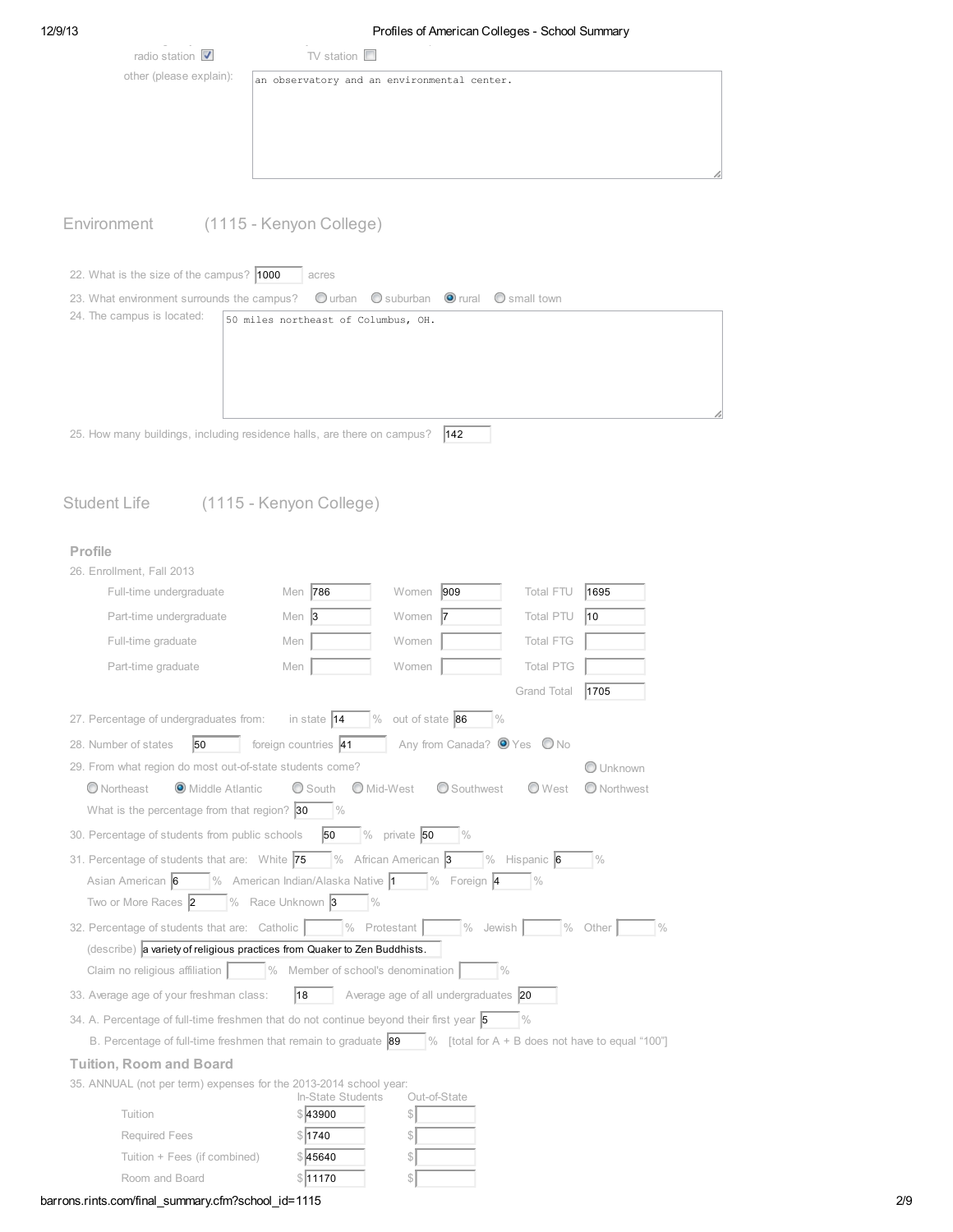| חו<br>١<br>ı<br>Ξ |  |
|-------------------|--|
|-------------------|--|

| 12/9/13 | Profiles of American Colleges - School Summary                                                                                                                                                                                                                                                                                                                                                                                                                                                                                     |
|---------|------------------------------------------------------------------------------------------------------------------------------------------------------------------------------------------------------------------------------------------------------------------------------------------------------------------------------------------------------------------------------------------------------------------------------------------------------------------------------------------------------------------------------------|
|         | TOTALS \$56810                                                                                                                                                                                                                                                                                                                                                                                                                                                                                                                     |
|         | 36. How many students can be accommodated in college housing? 1696                                                                                                                                                                                                                                                                                                                                                                                                                                                                 |
|         | 37. What living facilities are sponsored by the college?                                                                                                                                                                                                                                                                                                                                                                                                                                                                           |
|         | dormitories $\nabla$<br>on-campus apartments $\nabla$<br>off-campus apartments $\Box$<br>fraternity houses $\Box$<br>sorority houses □<br>married student housing $\Box$                                                                                                                                                                                                                                                                                                                                                           |
|         | 38. Are the following living facilities available?<br>honors houses<br>language houses $\Box$<br>special interest houses V                                                                                                                                                                                                                                                                                                                                                                                                         |
|         | other (please explain):<br>and special interest floors, including community service or social group halls, a                                                                                                                                                                                                                                                                                                                                                                                                                       |
|         | 39. In on-campus housing guaranteed for all four years? <sup>O</sup> Yes O No<br>Freshman year only? $\bigcirc$ Yes $\bigcirc$ No<br>Available on a first-come, first-served basis? ● Yes ● No<br>Available on a lottery system for upperclassmen? $\bigcirc$ Yes $\bigcirc$ No<br>Is priority given to out-of-town students? $\bigcirc$ Yes $\bigcirc$ No<br>40. Percentage of undergraduates living on campus: 99<br>$\frac{0}{0}$                                                                                               |
|         | 41. Percentage of undergraduates commuting to campus:<br>$\frac{0}{0}$                                                                                                                                                                                                                                                                                                                                                                                                                                                             |
|         | 42. Percentage of students who live on campus that remain on weekends: 99<br>$\frac{0}{0}$                                                                                                                                                                                                                                                                                                                                                                                                                                         |
|         | 43. Campus housing is: O single-sex O coed O both single-sex and coed<br>44. Is alcohol permitted on campus? <sup>O</sup> Yes O No<br>45. Who may keep cars on campus? <sup>1</sup> all students <sup>0</sup> upperclassmen 0 no one 0 other<br><b>Activities</b>                                                                                                                                                                                                                                                                  |
|         | 46. Are there fraternities on campus? ● Yes ● No                                                                                                                                                                                                                                                                                                                                                                                                                                                                                   |
|         | 47. Are there sororities on campus? $\bullet$ Yes $\bullet$ No                                                                                                                                                                                                                                                                                                                                                                                                                                                                     |
|         | National: 7<br>48. How many fraternities exist on campus?<br>Local: 2                                                                                                                                                                                                                                                                                                                                                                                                                                                              |
|         | 49. What percentage of men belong to fraternities?<br> 10                                                                                                                                                                                                                                                                                                                                                                                                                                                                          |
|         | 50. What percentage of women belong to fraternaties?                                                                                                                                                                                                                                                                                                                                                                                                                                                                               |
|         | 51. How many sororities exist on campus?<br>Local: 4<br>National:                                                                                                                                                                                                                                                                                                                                                                                                                                                                  |
|         | 52. What percentage of women belong to sororities?<br> 10<br>$\frac{0}{0}$                                                                                                                                                                                                                                                                                                                                                                                                                                                         |
|         | 128<br>53. How many groups/organizations exist on campus?                                                                                                                                                                                                                                                                                                                                                                                                                                                                          |
|         | 54. Which of the following college-sponsored extracurricular activities, clubs, or organizations are available to undergraduates?<br>ARTS and MUSIC                                                                                                                                                                                                                                                                                                                                                                                |
|         | art $\nabla$<br>chorale $\nabla$<br>drum and bugle corps<br>opera $\overline{\mathbf{v}}$<br>chorus $\nabla$<br>orchestra $\sqrt{ }$<br>bagpipe band $\Box$<br>jazz band $\sqrt{ }$<br>dance $\nabla$<br>marching band $\Box$<br>pep band $\nabla$<br>band $\triangledown$                                                                                                                                                                                                                                                         |
|         | choir $\nabla$<br>drama $\nabla$<br>musical theater $\triangledown$<br>symphony <b>V</b><br>COMMUNICATIONS/JOURNALISM                                                                                                                                                                                                                                                                                                                                                                                                              |
|         | film $\nabla$<br>newspaper $\overline{\mathbf{v}}$<br>debate $\nabla$<br>radio and $\text{TV}$ $\blacktriangledown$<br>photography V<br>forensics $\square$<br>literary magazine $\nabla$<br>yearbook $\square$<br>CHEERLEADING <sup>In</sup><br>ETHNIC V<br>PROFESSIONAL V<br>GAY V<br>CHESS <sup>V</sup><br>RELIGIOUS <sup>V</sup><br>COMPUTERS <sup>II</sup><br>HONORS <sup>V</sup><br>SOCIAL V<br><b>DRILL TEAM</b><br><b>INTERNATIONAL</b><br>SOCIAL SERVICE <b>V</b><br>ENVIRONMENTAL V<br>POLITICAL V<br>STUDENT GOVERNMENT |
|         | Other major clubs (please explain):<br>environmental/conservation, student lectureships, and sports clubs.                                                                                                                                                                                                                                                                                                                                                                                                                         |
|         | 55. Popular campus events (special days, cultural and seasonal activities) include:                                                                                                                                                                                                                                                                                                                                                                                                                                                |

### Sports

| 56. Is there a sports program at your school? $\bullet$ Yes $\bullet$ No            |                                                |  |  |  |
|-------------------------------------------------------------------------------------|------------------------------------------------|--|--|--|
| intercollegiate $\bullet$ Yes $\bullet$ No<br>intramural $\bullet$ Yes $\bullet$ No |                                                |  |  |  |
| 57. Number of intercollegiate sports for:                                           | 12<br>women 112<br>men                         |  |  |  |
| 58. Number of intramural sports for:                                                | 12<br>12<br>women<br>men                       |  |  |  |
| 59. Percentage of undergraduates that participate in both:                          | $\frac{0}{0}$<br>$\frac{0}{0}$<br>women<br>men |  |  |  |
| 60. Please describe athletic and recreation facilities:                             |                                                |  |  |  |
| $\sim$ $\sim$ $\sim$<br>$\sim$ $\sim$ $\sim$                                        |                                                |  |  |  |

a athletic/recreation/fitness center, and 70 acres of playing, football, softball, and soccer fields, a 50-yard pool, a field house, a Nautilus center and weight rooms, and basketball, tennis, squash, and racquetball courts.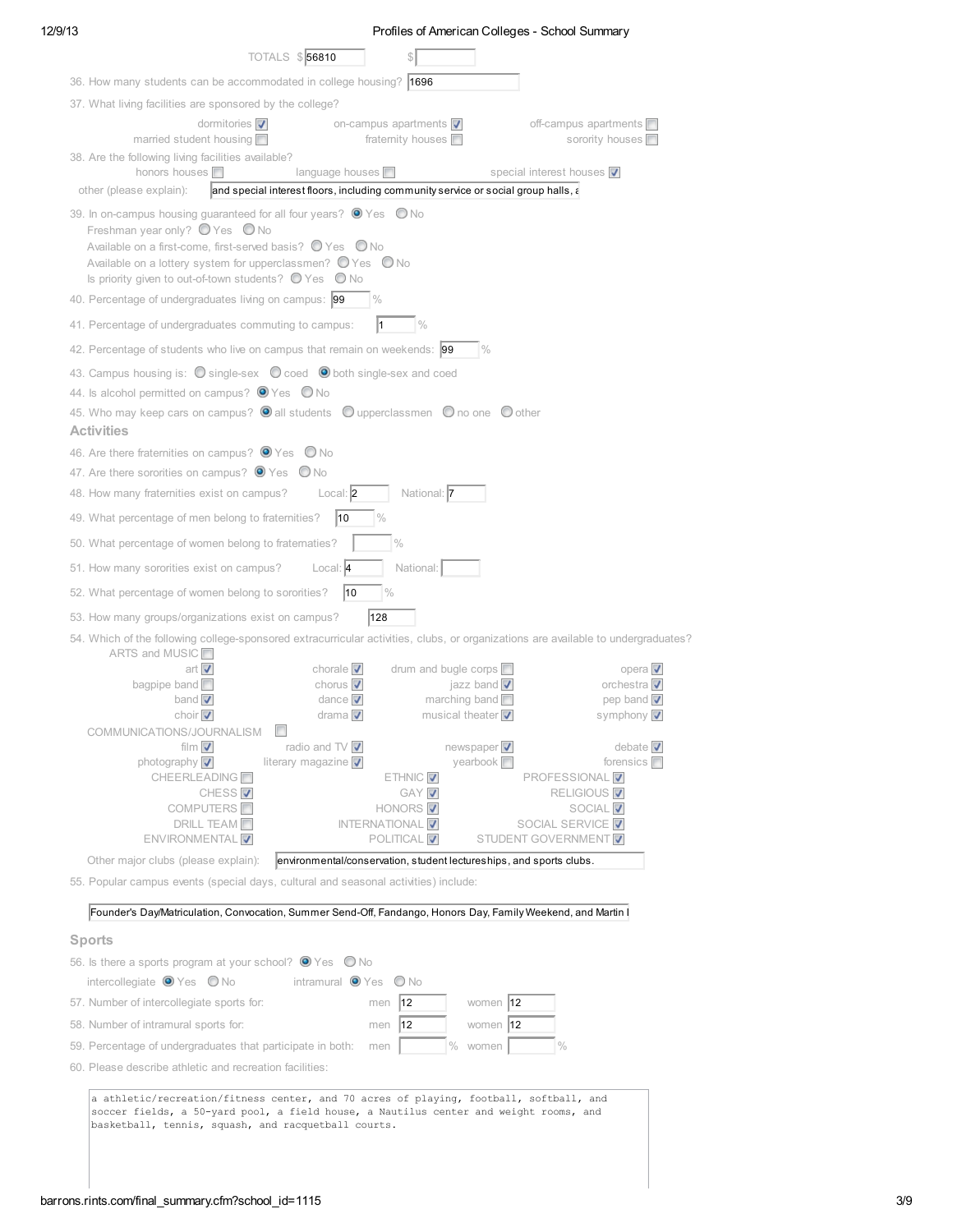| 12/9/13         | Profiles of American Colleges - School Summary                                                                                                                            |
|-----------------|---------------------------------------------------------------------------------------------------------------------------------------------------------------------------|
|                 |                                                                                                                                                                           |
|                 |                                                                                                                                                                           |
| <b>Disabled</b> |                                                                                                                                                                           |
|                 | 61. Percentage of the campus accessible to physically disabled persons: $\vert$ 70 $\vert$ %<br>62. Which of the following facilities are available?                      |
|                 | special class scheduling V<br>wheelchair ramps $\nabla$                                                                                                                   |
|                 | elevators $\overline{\mathbf{v}}$<br>lowered drinking fountains V<br>lowered telephones <b>√</b><br>special parking <b>V</b>                                              |
|                 | special housing v<br>specially equipped rest rooms V                                                                                                                      |
|                 | other (please describe):<br>includes Accessibility and Student Support Services                                                                                           |
| <b>Services</b> |                                                                                                                                                                           |
| 63. Tutoring:   | remedial math $\Box$<br>remedial writing $\sqrt{\phantom{a}}$<br>every subject <b>I</b>                                                                                   |
|                 | most subjects $\Box$<br>remedial reading $\Box$<br>reader service for the blind $\nabla$                                                                                  |
|                 | some subjects V                                                                                                                                                           |
|                 | which ones? upon request                                                                                                                                                  |
|                 | other (please describe)<br>peer note-taking services, oral test option, extended time on tests, use of comp<br><b>Campus Safety and Security</b>                          |
|                 | 64. What campus safety and security measures are available?                                                                                                               |
|                 | 24-hour foot and vehicle patrol v security escort services v<br>lighted pathways/sidewalks v                                                                              |
|                 | emergency notification system V<br>shuttle buses<br>controlled access to dorms/residences $\nabla$<br>self-defense education v<br>emergency telephones v<br>in-room safes |
|                 | formal safety awareness events, and student patrols.<br>other (please describe)                                                                                           |
|                 | 65. What specific bachelor's degrees are offered (for example, A.B., B.A., B.S., B.F.A., B.S.Ed.)?                                                                        |
| A.B.            |                                                                                                                                                                           |
|                 |                                                                                                                                                                           |
|                 | $\Box$ Masters<br>$\Box$ Doctorate<br>Associate<br>66. What other degrees are offered?<br>67. Select all majors for which your college grants BACHELOR'S degrees:         |
|                 |                                                                                                                                                                           |
|                 | Go To List                                                                                                                                                                |
|                 |                                                                                                                                                                           |
|                 | 68. Specific which degree programs your school is most recognized for (for example: engineering, physical science)                                                        |
|                 | Which are strongest academically (or most preeminent)?                                                                                                                    |
|                 |                                                                                                                                                                           |
|                 | What programs have the largest enrollments (please list only three)?                                                                                                      |
|                 | English, economics, and psychology                                                                                                                                        |
| Required        |                                                                                                                                                                           |
|                 | 69. In the box provided below, please describe academic requirements for graduation that are common to ALL students:                                                      |
|                 | These may include:                                                                                                                                                        |
|                 | • specific disciplines<br>• core curriculum<br>• distribution requirements                                                                                                |
|                 | • total number of hours in major<br>• minimum grade point average • total number of credit hours                                                                          |
|                 | • specific courses, such as phys ed and computer science<br>• comprehensive exam, thesis                                                                                  |
|                 | Please summarize in the space below as it pertains to your school requirements, including others, not mentioned above.                                                    |
|                 | Summany: $\frac{1}{\text{Students are required to complete a total of 16 units, including 4 to 7 units in}}$                                                              |
|                 | the major, 1 unit in each of 4 divisions representing the arts, humanities,<br>natural sciences, and social sciences, 1 unit of foreign language, and 1/2 unit of         |
|                 | quantitative reasoning. Students must maintain a minimum GPA of 2.0 and complete<br>the senior exercise in their major. A thesis is required for honor students.          |
|                 |                                                                                                                                                                           |
|                 |                                                                                                                                                                           |
|                 |                                                                                                                                                                           |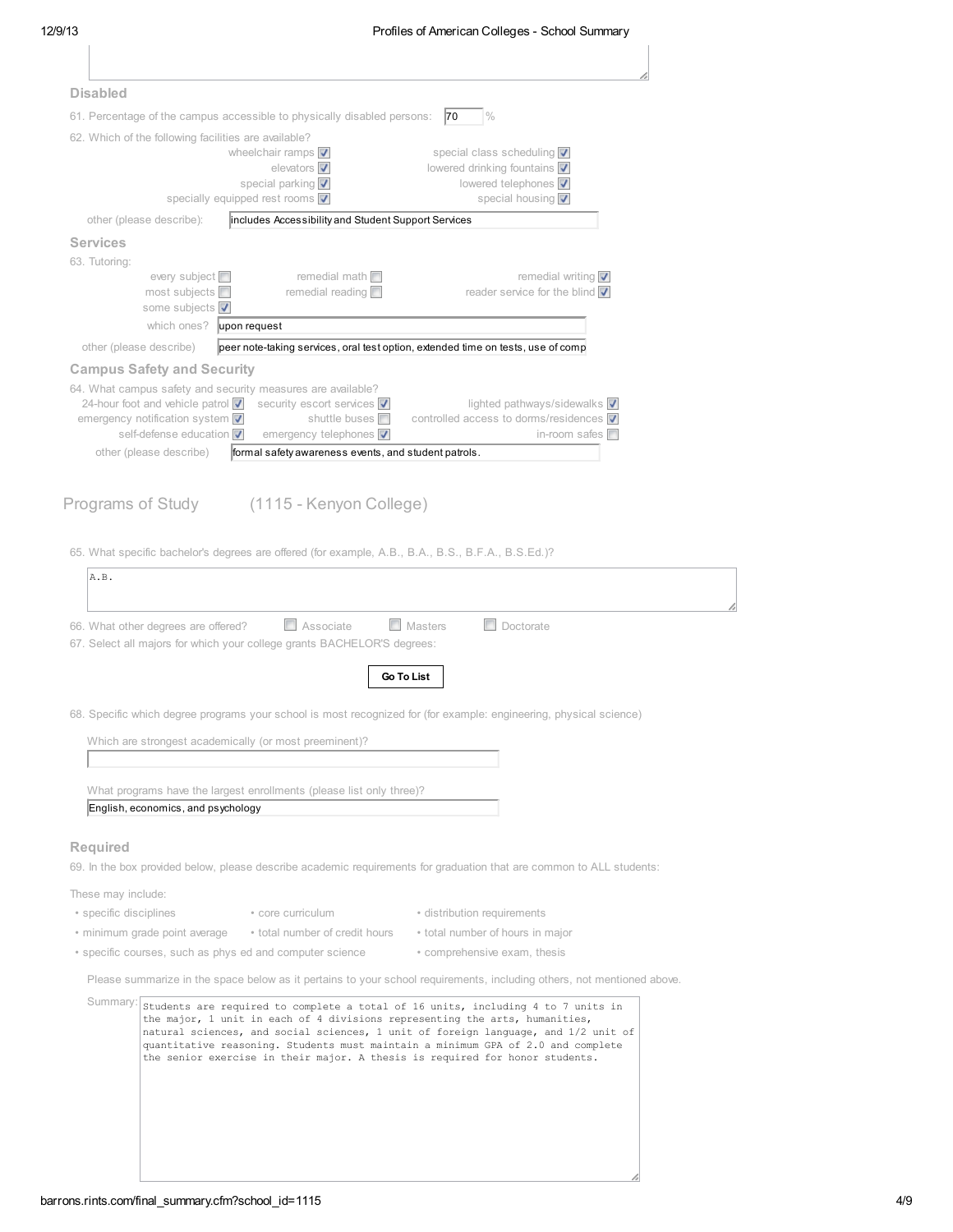#### Special

70. In the box provided below, please describe the special academic programs that are available at your college:

These may include:

- co-op programs (please name the majors) cross registration with (name of consortium) • internships • study abroad in (name of countries) • Washington semester • work study programs with (name of employer)
- Accelerated degree program in (name of major) B.A., B.S. degree in (name of major)
- Dual majors in (name of majors) student-designed majors
- 3-2 engineering degree with (name of university

Please summarize in the space below as it pertains to your school requirements, including others, not mentioned above.

| Summary:                                                                                                                                   | Kenyon offers more than 200 off-campus study programs. The college also offers<br>dual and student-designed majors, pass/fail options, internships, winter and/or<br>spring break externship programs, a Washington semester consisting of<br>apprenticeships in any of several U.S. programs, and a 3-2 engineering degree with<br>Case Western Reserve, Washington University in St. Louis, and Rensselaer<br>Polytechnic Institute, as well as a 3-2 environmental studies program with Duke<br>University. 3-2 or 4-1 master's (certification) programs with The Bank Street<br>College of Education are also possible. |  |  |  |
|--------------------------------------------------------------------------------------------------------------------------------------------|-----------------------------------------------------------------------------------------------------------------------------------------------------------------------------------------------------------------------------------------------------------------------------------------------------------------------------------------------------------------------------------------------------------------------------------------------------------------------------------------------------------------------------------------------------------------------------------------------------------------------------|--|--|--|
| 71. Calendar:                                                                                                                              | $\bullet$ traditional semesters<br>O modified semesters (4-1-4)<br>$\bullet$ varies by program<br>$\bigcirc$ trimesters<br>$\bullet$ quarters<br>$\odot$ other                                                                                                                                                                                                                                                                                                                                                                                                                                                              |  |  |  |
|                                                                                                                                            | 72. Is there an undergraduate summer session? $\bigcirc$ Yes $\bigcirc$ No                                                                                                                                                                                                                                                                                                                                                                                                                                                                                                                                                  |  |  |  |
| <b>Honors</b>                                                                                                                              |                                                                                                                                                                                                                                                                                                                                                                                                                                                                                                                                                                                                                             |  |  |  |
|                                                                                                                                            | 73. Is there a freshman honors program on campus? $\bigcirc$ Yes $\bigcirc$ No                                                                                                                                                                                                                                                                                                                                                                                                                                                                                                                                              |  |  |  |
|                                                                                                                                            | 74. Is there a chapter of Phi Beta Kappa on campus? $\bullet$ Yes $\bullet$ No                                                                                                                                                                                                                                                                                                                                                                                                                                                                                                                                              |  |  |  |
|                                                                                                                                            | 75. How many national honor societies have chapters on campus?                                                                                                                                                                                                                                                                                                                                                                                                                                                                                                                                                              |  |  |  |
|                                                                                                                                            | 76. How many departments have honors programs?<br>25                                                                                                                                                                                                                                                                                                                                                                                                                                                                                                                                                                        |  |  |  |
| Faculty/Classroom                                                                                                                          |                                                                                                                                                                                                                                                                                                                                                                                                                                                                                                                                                                                                                             |  |  |  |
| 77. Faculty: Total number 208                                                                                                              | Part-time 43<br>Full-time 165                                                                                                                                                                                                                                                                                                                                                                                                                                                                                                                                                                                               |  |  |  |
|                                                                                                                                            | 78. Number of full-time faculty that teach undergraduates<br>166                                                                                                                                                                                                                                                                                                                                                                                                                                                                                                                                                            |  |  |  |
|                                                                                                                                            | 79. Number of part-time faculty that teach undergraduates $ 43\rangle$                                                                                                                                                                                                                                                                                                                                                                                                                                                                                                                                                      |  |  |  |
|                                                                                                                                            | 80. Ratio of full-time undergraduate students to full-time undergraduate faculty<br>10<br>to 1 (this is not FTE)                                                                                                                                                                                                                                                                                                                                                                                                                                                                                                            |  |  |  |
|                                                                                                                                            | $\frac{0}{0}$<br>81. Percentage of full-time faculty with doctoral/highest terminal degrees  100                                                                                                                                                                                                                                                                                                                                                                                                                                                                                                                            |  |  |  |
|                                                                                                                                            | 82. Percentage of faculty that are: male 55<br>$%$ female 45<br>$\frac{0}{0}$                                                                                                                                                                                                                                                                                                                                                                                                                                                                                                                                               |  |  |  |
| 83. AAUP institution code (Barron's will fill in):<br>IIIB                                                                                 |                                                                                                                                                                                                                                                                                                                                                                                                                                                                                                                                                                                                                             |  |  |  |
| 84. AAUP facility salary ranking (Barron's will fill in): 1                                                                                |                                                                                                                                                                                                                                                                                                                                                                                                                                                                                                                                                                                                                             |  |  |  |
| 85. Percentage of faculty that teach undergraduates: 100<br>$\frac{0}{0}$<br>do research 100<br>$\frac{0}{0}$<br>both 100<br>$\frac{1}{2}$ |                                                                                                                                                                                                                                                                                                                                                                                                                                                                                                                                                                                                                             |  |  |  |
|                                                                                                                                            | $\%$<br>none x<br>86. Percentage of introductory courses taught by graduate students                                                                                                                                                                                                                                                                                                                                                                                                                                                                                                                                        |  |  |  |
|                                                                                                                                            | 87. Number of faculty ever awarded Nobel Prize<br><b>Pulitzer Prize</b>                                                                                                                                                                                                                                                                                                                                                                                                                                                                                                                                                     |  |  |  |
|                                                                                                                                            | 88. Average class size in introductory: lecture 17<br>laboratory<br>regular course offering 17                                                                                                                                                                                                                                                                                                                                                                                                                                                                                                                              |  |  |  |
| Admissions                                                                                                                                 | (1115 - Kenyon College)                                                                                                                                                                                                                                                                                                                                                                                                                                                                                                                                                                                                     |  |  |  |

### Information for Computing your Selector Rating

89. The following data will be used to compute your Selector Rating and will also be reported in your Profile;

however, if we are requesting figures that you do not want published, check the box below, and we will keep them confidential.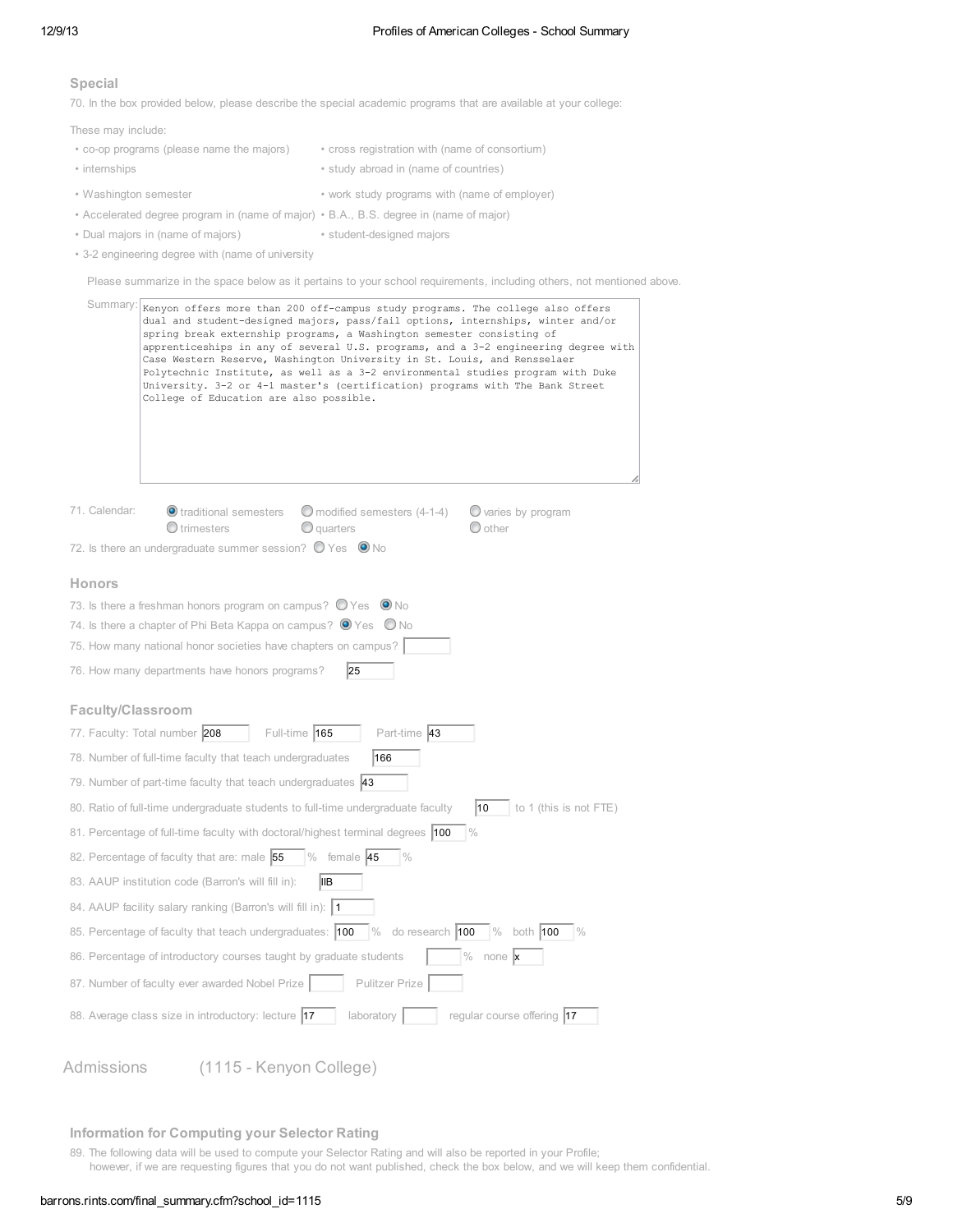## 12/9/13 Profiles of American Colleges - School Summary

| Do Not Print ACT/SAT Scores: | Do Not Print Apply/Accept/Enroll Ratio: |
|------------------------------|-----------------------------------------|
|------------------------------|-----------------------------------------|

| TEST SCORES: In order to accurately represent your mainstream student body, do not include scores for international students<br>or for enrollees in special preference programs for remedial, disadvantaged, or learning-disabled students.<br>What were the MEDIAN standardized test scores for the current freshmen class?                                                                                                                                                                                                                                                                             |                                       |                                   |                             |                                          |                       |               |  |  |  |  |
|----------------------------------------------------------------------------------------------------------------------------------------------------------------------------------------------------------------------------------------------------------------------------------------------------------------------------------------------------------------------------------------------------------------------------------------------------------------------------------------------------------------------------------------------------------------------------------------------------------|---------------------------------------|-----------------------------------|-----------------------------|------------------------------------------|-----------------------|---------------|--|--|--|--|
|                                                                                                                                                                                                                                                                                                                                                                                                                                                                                                                                                                                                          | <b>SAT Critical Reading</b><br>680    |                                   | <b>SAT Math</b>             | 650                                      |                       |               |  |  |  |  |
| <b>SAT Writing</b>                                                                                                                                                                                                                                                                                                                                                                                                                                                                                                                                                                                       | 670                                   |                                   | ACT (composite score)       | 30                                       |                       |               |  |  |  |  |
| Of the freshmen who took the SAT, what percentage scored the following on the Critical Reading section:<br>below 500: 1                                                                                                                                                                                                                                                                                                                                                                                                                                                                                  | $\frac{0}{0}$<br>500-599: 15          | $\frac{0}{0}$<br>600-699: 43      | $\frac{0}{0}$               | 700-800: 42                              | $\frac{0}{0}$         |               |  |  |  |  |
| Of the freshmen who took the SAT, what percentage scored the following on the Math section:                                                                                                                                                                                                                                                                                                                                                                                                                                                                                                              |                                       |                                   |                             |                                          |                       |               |  |  |  |  |
| below 500: $\vert$ 1                                                                                                                                                                                                                                                                                                                                                                                                                                                                                                                                                                                     | $\frac{0}{0}$<br>500-599: 22          | $\frac{0}{0}$<br>600-699: 56      | $\frac{0}{0}$               | 700-800: 22                              | $\frac{0}{0}$         |               |  |  |  |  |
| Of the freshmen who took the SAT, what percentage scored the following on the Writing section:<br>below 500: $\vert$ 1                                                                                                                                                                                                                                                                                                                                                                                                                                                                                   | $\frac{0}{0}$<br>$500 - 599$ : 13     | $\frac{0}{0}$<br>600-699: 49      | $\%$                        | 700-800: 37                              | $\frac{0}{0}$         |               |  |  |  |  |
| Of the freshmen who took the ACT, what percentage scored the following composite score:<br>below 21: $\vert 0 \rangle$                                                                                                                                                                                                                                                                                                                                                                                                                                                                                   | $21-23: 0$<br>$\frac{0}{0}$           | $\frac{0}{0}$<br>$24 - 26$ :      | $\frac{0}{0}$<br>$27 - 28:$ | $\frac{0}{0}$                            | 29 and above: $61$    | $\frac{0}{0}$ |  |  |  |  |
| If your school requires or recommends that students take the ACT Writing section, what were the MEDIAN scores                                                                                                                                                                                                                                                                                                                                                                                                                                                                                            |                                       |                                   |                             |                                          |                       |               |  |  |  |  |
| for the current freshmen class for:<br>the Combined English/Writing Score:<br>and the Writing Test Subscore:                                                                                                                                                                                                                                                                                                                                                                                                                                                                                             |                                       |                                   |                             |                                          |                       |               |  |  |  |  |
| Percentage of the current freshmen class with high school class ranking in the:                                                                                                                                                                                                                                                                                                                                                                                                                                                                                                                          |                                       |                                   |                             |                                          |                       |               |  |  |  |  |
| upper 20% (first quintile): $ 85 $<br>upper 40% (first and second quintiles) 95<br>$\frac{0}{0}$<br>$\frac{0}{0}$                                                                                                                                                                                                                                                                                                                                                                                                                                                                                        |                                       |                                   |                             |                                          |                       |               |  |  |  |  |
| What is the minimum high school class rank required for freshmen applicants?                                                                                                                                                                                                                                                                                                                                                                                                                                                                                                                             |                                       |                                   |                             | $\frac{0}{0}$                            |                       |               |  |  |  |  |
| What is the minimum high school GPA required?                                                                                                                                                                                                                                                                                                                                                                                                                                                                                                                                                            |                                       |                                   |                             |                                          |                       |               |  |  |  |  |
| How many applicants COMPLETED the application process (including payment of application fee) for the current<br>freshmen class? 3473                                                                                                                                                                                                                                                                                                                                                                                                                                                                     |                                       |                                   |                             |                                          |                       |               |  |  |  |  |
| How many were ACCEPTED? 1555                                                                                                                                                                                                                                                                                                                                                                                                                                                                                                                                                                             |                                       | How many ENROLLED? 480            |                             |                                          |                       |               |  |  |  |  |
| Does your school have an OPEN ADMISSIONS (accept all who apply) policy?                                                                                                                                                                                                                                                                                                                                                                                                                                                                                                                                  |                                       |                                   | $\bullet$ No                |                                          |                       |               |  |  |  |  |
| ◯ Yes, for all applicants                                                                                                                                                                                                                                                                                                                                                                                                                                                                                                                                                                                |                                       | O Only for in-state applicants    |                             |                                          |                       |               |  |  |  |  |
| <b>Other Admissions Requirements</b>                                                                                                                                                                                                                                                                                                                                                                                                                                                                                                                                                                     |                                       |                                   |                             |                                          |                       |               |  |  |  |  |
| 90. Is the SAT                                                                                                                                                                                                                                                                                                                                                                                                                                                                                                                                                                                           | required $\triangledown$              | required for some programs $\Box$ |                             | recommended <b>ID</b>                    | not required $\Box$   |               |  |  |  |  |
| Is the ACT                                                                                                                                                                                                                                                                                                                                                                                                                                                                                                                                                                                               | required $\nabla$                     | required for some programs $\Box$ |                             | $recommended$ $\Box$                     | not required $\Box$   |               |  |  |  |  |
| Is the ACT Optional<br><b>Writing Test</b>                                                                                                                                                                                                                                                                                                                                                                                                                                                                                                                                                               | required $\Box$                       | required for some programs $\Box$ |                             | recommended <b>I</b>                     | not required $\nabla$ |               |  |  |  |  |
| Summary of requirements and recommendations, including academic and Carnegie credits, test scores, essay, interview audition,<br>or portfolio, GED acceptance, and any special circumstances:                                                                                                                                                                                                                                                                                                                                                                                                            |                                       |                                   |                             |                                          |                       |               |  |  |  |  |
| Applicants should be graduates of an accredited secondary school. Candidates are encouraged to exceed the<br>minimum requirements (4 units of English and math, 3 units of science, foreign language and social<br>studies), especially in math and science, and to take advance placement or honors work in at least 2<br>subjects. Kenyon recommends 4 units each of English, math, foreign language, science, and 3 units of social<br>studies. An interview is important criteria in the admissions decision. Talent in music, theater, art,<br>writing, and athletics is given extra consideration. |                                       |                                   |                             |                                          |                       |               |  |  |  |  |
| 91. If applicable, please list (in order of decreasing importance) the three most important factors that enter<br>into the admissions decision (3=most important, 1=least important)                                                                                                                                                                                                                                                                                                                                                                                                                     |                                       |                                   |                             |                                          |                       |               |  |  |  |  |
|                                                                                                                                                                                                                                                                                                                                                                                                                                                                                                                                                                                                          | ability to finance college education  |                                   |                             |                                          | leadership record 1   |               |  |  |  |  |
|                                                                                                                                                                                                                                                                                                                                                                                                                                                                                                                                                                                                          | advanced placement or honor courses 3 |                                   |                             | parents of siblings attended your school |                       |               |  |  |  |  |
|                                                                                                                                                                                                                                                                                                                                                                                                                                                                                                                                                                                                          | evidence of special talent(s) $ 2 $   |                                   |                             | personality/intanglible qualities        |                       |               |  |  |  |  |
|                                                                                                                                                                                                                                                                                                                                                                                                                                                                                                                                                                                                          | extracurricular activities record     |                                   |                             | recommendations by alumni                |                       |               |  |  |  |  |
|                                                                                                                                                                                                                                                                                                                                                                                                                                                                                                                                                                                                          | geographic diversity                  |                                   |                             | recommendations by school officials      |                       |               |  |  |  |  |
| 92. How many freshmen were National Merit finalists 13                                                                                                                                                                                                                                                                                                                                                                                                                                                                                                                                                   |                                       |                                   | semifinalists 3             |                                          |                       |               |  |  |  |  |
| 93. How many freshmen graduated first in their class?  17                                                                                                                                                                                                                                                                                                                                                                                                                                                                                                                                                |                                       |                                   |                             |                                          |                       |               |  |  |  |  |
| In the top 10 percent of their high school class? 77                                                                                                                                                                                                                                                                                                                                                                                                                                                                                                                                                     |                                       |                                   |                             |                                          |                       |               |  |  |  |  |
| 94. Is there an early decision plan? $\bullet$ Yes                                                                                                                                                                                                                                                                                                                                                                                                                                                                                                                                                       |                                       | O No                              |                             |                                          |                       |               |  |  |  |  |
| 95. How many early decision candidates were accepted for the 2013-2014 class? 210                                                                                                                                                                                                                                                                                                                                                                                                                                                                                                                        |                                       |                                   |                             |                                          |                       |               |  |  |  |  |
| 96. Is there an early admissions plan? $\bullet$ Yes $\bullet$ No                                                                                                                                                                                                                                                                                                                                                                                                                                                                                                                                        |                                       |                                   |                             |                                          |                       |               |  |  |  |  |
| 97. Is there an deferred admissions plan? $\bullet$ Yes $\bullet$ No                                                                                                                                                                                                                                                                                                                                                                                                                                                                                                                                     |                                       |                                   |                             |                                          |                       |               |  |  |  |  |
| 98. Do you accept AP credit? <sup>O</sup> Yes O No<br>CLEP credit? $\bigcirc$ Yes<br>$\bullet$ No                                                                                                                                                                                                                                                                                                                                                                                                                                                                                                        |                                       |                                   |                             |                                          |                       |               |  |  |  |  |
| $\bigcirc$ No<br>99. Is a waiting list an active part of your admissions procedure? $\bullet$ Yes                                                                                                                                                                                                                                                                                                                                                                                                                                                                                                        |                                       |                                   |                             |                                          |                       |               |  |  |  |  |

## barrons.rints.com/final\_summary.cfm?school\_id=1115 6/9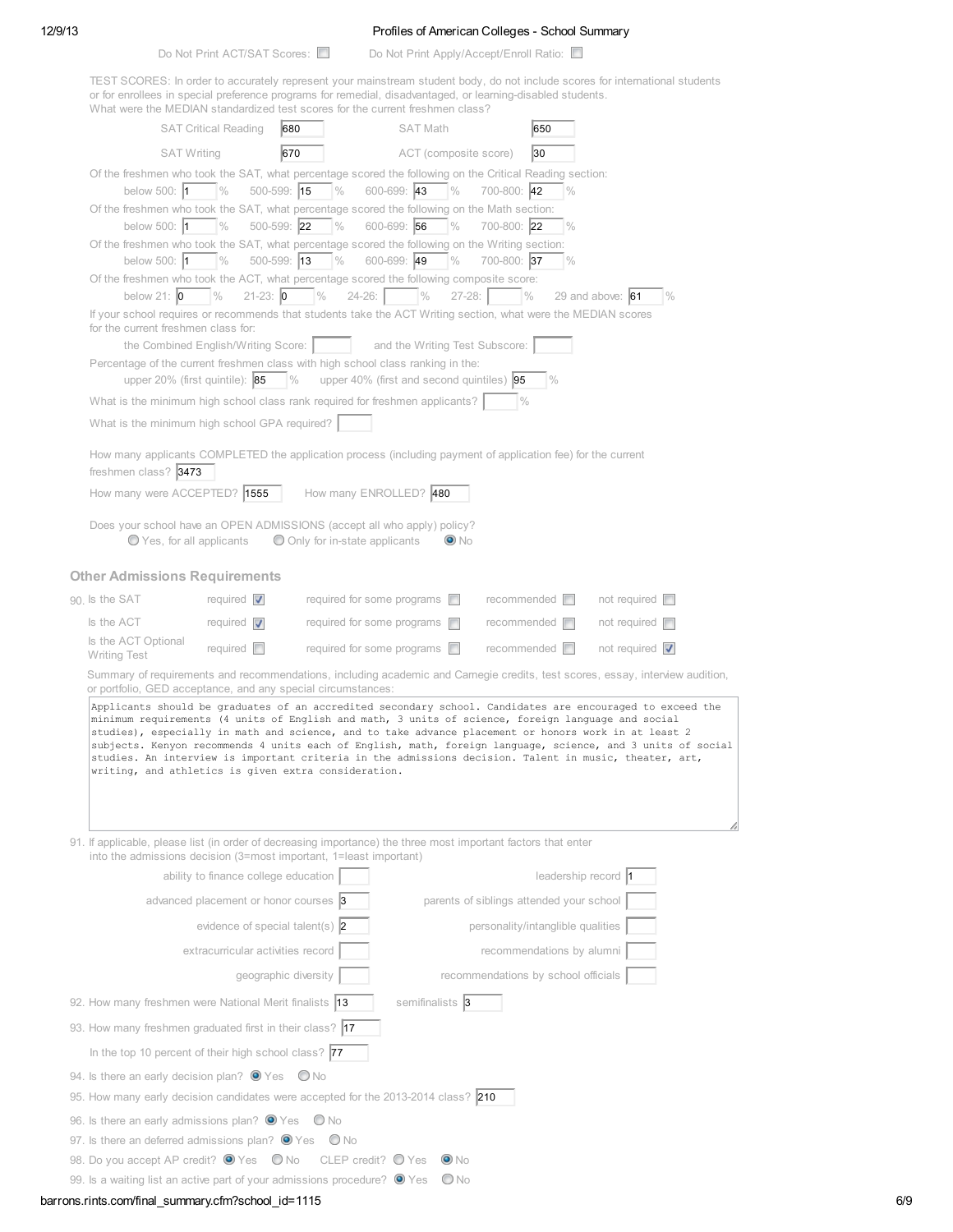## 12/9/13 Profiles of American Colleges - School Summary

| If yes, the number of applicants who were on the 2013 waiting list: $ 366 $                                                                                                                    |  |
|------------------------------------------------------------------------------------------------------------------------------------------------------------------------------------------------|--|
| Of the number wait-listed, how many were admitted? $\vert 6 \vert$                                                                                                                             |  |
|                                                                                                                                                                                                |  |
| Procedure                                                                                                                                                                                      |  |
| 100. When should the entrance exams be taken?<br>in the fall of the senior year                                                                                                                |  |
| 101. Is there a rolling admissions plan? $\bigcirc$ Yes<br>$\bullet$ No                                                                                                                        |  |
| 102. Are there application deadlines?<br>$\bigcirc$ No<br>$\bullet$ Yes                                                                                                                        |  |
| Early decision: (month) November<br>$\vert$ (day) 15                                                                                                                                           |  |
| Regular decision:<br>fall entry (month) January<br>$(day)$ 15<br>winter entry (month)<br>(day)                                                                                                 |  |
|                                                                                                                                                                                                |  |
| spring entry (month)<br>(day)<br>summer entry (month)<br>(day)                                                                                                                                 |  |
| early decision (month) February<br>103. When is notification sent?<br>$(day)$  1                                                                                                               |  |
| regular decision (month) <b>April</b><br>$(day)$ 1                                                                                                                                             |  |
| summer $\square$<br>fall $\overline{\mathbf{V}}$<br>winter $\square$<br>spring $\square$<br>all sessions $\square$<br>104. Freshmen are admitted:                                              |  |
| What was it for 2013-2014? \$50<br>105. Is there an application fee? $\bullet$ Yes<br>$\bigcirc$ No                                                                                            |  |
| What will it be for 2014-2015? \$50                                                                                                                                                            |  |
| Do you accept applications online? $\circledast$ Yes $\circledast$ No Is the application fee waived for online applications? $\circledast$ Yes $\circledast$ No                                |  |
|                                                                                                                                                                                                |  |
| <b>Transfers</b>                                                                                                                                                                               |  |
| 106. How many transfers enrolled in 2012-2013? 13                                                                                                                                              |  |
| 107. Please indicate your school's admission requirements for transfer students:<br>Transfer applicants must have a minimum college GPA of 3.0 and a high school record suggesting ability and |  |
|                                                                                                                                                                                                |  |
| 108. How many credits must be completed at your college for the bachelor's degree? <b>8</b>                                                                                                    |  |
| 109. How many total credits are required for the bachelor's degree?<br>16                                                                                                                      |  |
|                                                                                                                                                                                                |  |
| <b>Visiting</b>                                                                                                                                                                                |  |
| 110. Are there regularly scheduled orientations for prospective students? $\bullet$ Yes $\bullet$ No<br>If yes, please describe the agenda for visits:                                         |  |
| It includes interviews with staff, a campus tour, and a class visit. Students may also requ                                                                                                    |  |
| 111. For informal visits, are there school guides? ● Yes ● No                                                                                                                                  |  |
| 112. May visitors sit in on classes? <sup>1</sup> Yes O No                                                                                                                                     |  |
| 113. May visitors stay overnight at the school? ● Yes ● No                                                                                                                                     |  |
| 114. Who should be contacted to arrange such visits (Name of Person)<br>the Admissions Office                                                                                                  |  |
| Title:                                                                                                                                                                                         |  |
| E-mail address: admissions@kenyon.edu                                                                                                                                                          |  |
|                                                                                                                                                                                                |  |
| (1115 - Kenyon College)<br><b>Financial Aid</b>                                                                                                                                                |  |
| 115. Percentage of full-time freshmen receiving some form of financial aid for the 2013-2014 school year 40<br>$\frac{10}{6}$                                                                  |  |
| continuing full-time students 53<br>$\%$                                                                                                                                                       |  |
|                                                                                                                                                                                                |  |
| 116. Percentage of full-time freshmen receiving any type of need-based aid for the 2013-2014 school year 39<br>$\frac{9}{6}$                                                                   |  |
| continuing full-time students 51<br>$\%$                                                                                                                                                       |  |
| \$ 37979<br>117. What was the average freshman award for 2013?                                                                                                                                 |  |
| Indicate amount that was:<br>Average<br>Maximum                                                                                                                                                |  |
| need-based scholarships or need-based grants<br>\$ 36344                                                                                                                                       |  |
| need-based self-help aid (loans and jobs)<br>\$1211                                                                                                                                            |  |

barrons.rints.com/final\_summary.cfm?school\_id=1115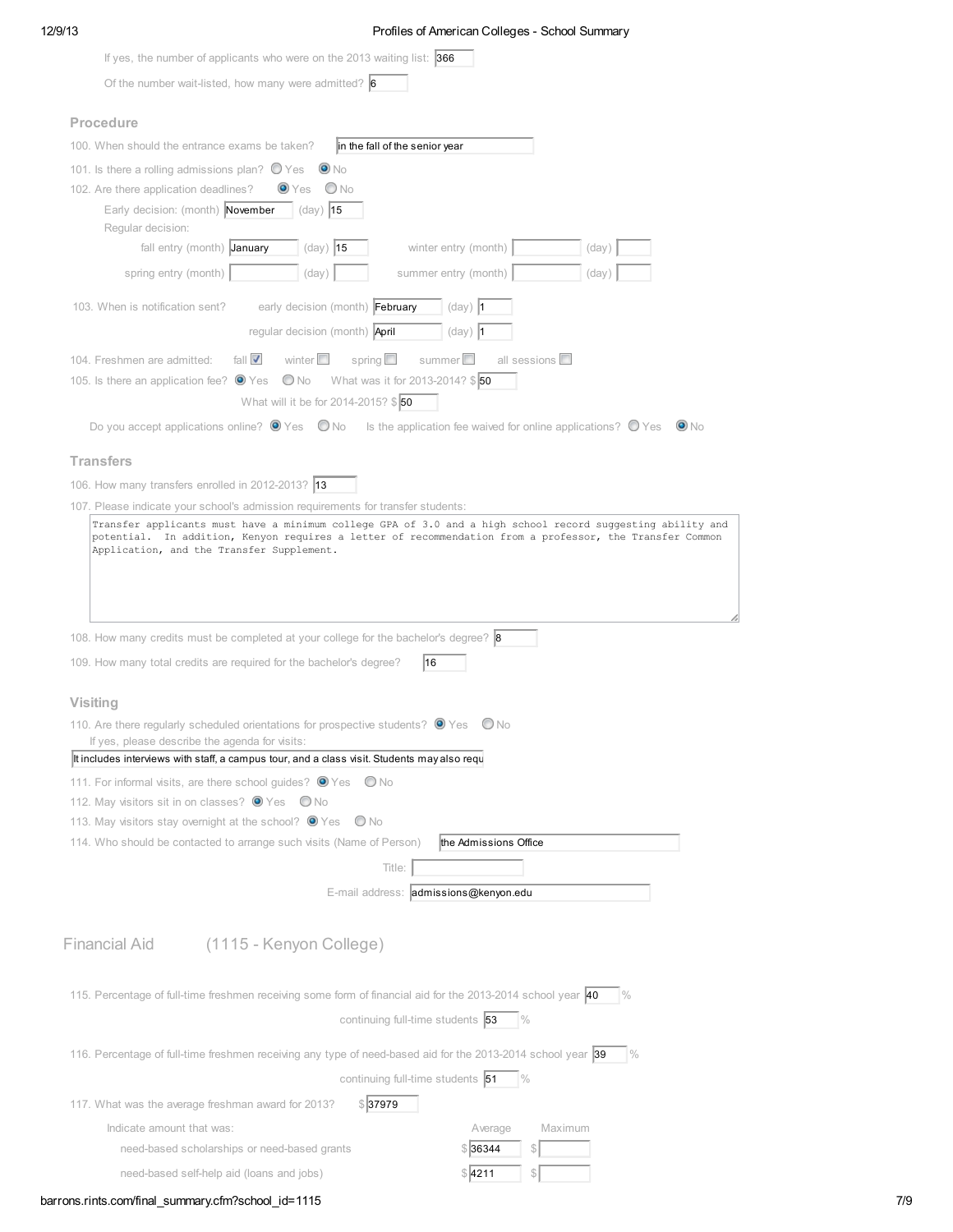| 12/9/13   |                                                                                                                                                                                                                       |                                              | Profiles of American Colleges - School Summary |  |  |  |  |  |  |
|-----------|-----------------------------------------------------------------------------------------------------------------------------------------------------------------------------------------------------------------------|----------------------------------------------|------------------------------------------------|--|--|--|--|--|--|
|           | non-need-based athletic scholarships                                                                                                                                                                                  |                                              | S                                              |  |  |  |  |  |  |
|           | other non-need-based awards and non-need-based scholarships                                                                                                                                                           | \$14336                                      | S                                              |  |  |  |  |  |  |
|           | other *                                                                                                                                                                                                               | \$2982                                       | S                                              |  |  |  |  |  |  |
|           | *(please explain) average need-based loans (excluding PLUS, non-subsidized, & private oans                                                                                                                            |                                              |                                                |  |  |  |  |  |  |
|           | 118. What was the average indebtedness of the 2013 graduate?<br>\$18902                                                                                                                                               |                                              |                                                |  |  |  |  |  |  |
|           |                                                                                                                                                                                                                       |                                              |                                                |  |  |  |  |  |  |
|           | 119. Percentage of undergraduate students that work part-time on campus (including work study)                                                                                                                        |                                              | $\frac{0}{0}$<br>off-campus                    |  |  |  |  |  |  |
|           | 120. Average earnings from campus work for school year? \$<br>121. Is the college a member of the College Board's College Scholarship Service (CSS)? <sup>O</sup> Yes<br>O No                                         |                                              |                                                |  |  |  |  |  |  |
|           |                                                                                                                                                                                                                       |                                              |                                                |  |  |  |  |  |  |
|           | CSS/Profile V<br><b>FAFSAV</b><br>122. What financial statements are required?<br>any of the above $\Box$<br>college's own<br>state aid form<br>other (please specify)<br>tax returns and non-custodial parent income | FFS <sup>II</sup><br>none required $\square$ | $SFS$ $\Box$                                   |  |  |  |  |  |  |
|           | 123. Specify the priority filing date for financial aid applications (freshman) for fall entry<br>month February<br>day $ 15$                                                                                         |                                              |                                                |  |  |  |  |  |  |
|           | Specify the deadline date for financial aid applications (freshman) for fall entry<br>month February<br>day $ 15$                                                                                                     |                                              |                                                |  |  |  |  |  |  |
|           | International Students<br>(1115 - Kenyon College)                                                                                                                                                                     |                                              |                                                |  |  |  |  |  |  |
|           | 124. How many undergraduate international students are enrolled full-time at your college? 74                                                                                                                         |                                              |                                                |  |  |  |  |  |  |
|           | 125. Does your college actively recruit international students? $\bullet$ Yes<br>$\bigcirc$ No                                                                                                                        |                                              |                                                |  |  |  |  |  |  |
|           | 126. Must international students take an English proficiency exam?<br>$\bullet$ Yes<br>If so, which exam?                                                                                                             | $\bigcirc$ No                                |                                                |  |  |  |  |  |  |
|           | <b>TOEFL<sup>V</sup></b><br>MELAB (Michigan English Language Assessment Battery)                                                                                                                                      |                                              |                                                |  |  |  |  |  |  |
|           | comprehensive English Language Test<br>the college's own test $\Box$<br>other (please specify): $\vert$                                                                                                               | any one of these tests $\Box$                |                                                |  |  |  |  |  |  |
|           | 127. Does your college require a minimum score on the TOEFL? <sup>O</sup> Yes                                                                                                                                         | O No                                         |                                                |  |  |  |  |  |  |
|           | If so, what is it on the paper-based version (PBT)?<br>600                                                                                                                                                            |                                              |                                                |  |  |  |  |  |  |
|           | on the Internet-based version (iBT)<br> 100                                                                                                                                                                           |                                              |                                                |  |  |  |  |  |  |
|           | 128. Does your college require a standardized entrance examination?                                                                                                                                                   | O No<br>$\bullet$ Yes                        |                                                |  |  |  |  |  |  |
|           | SAT or ACT<br><b>SATL</b><br>ACT <sup>2</sup><br>If so, which one?<br>other (please specify):                                                                                                                         | your college's own entrance exam             |                                                |  |  |  |  |  |  |
|           | 129. Does your college require a minimum score on the entrance exam? $\bigcirc$ Yes $\bigcirc$ No                                                                                                                     |                                              | If so, what is it?                             |  |  |  |  |  |  |
|           | 130. Must these students take SAT Subject Tests? O Yes O No                                                                                                                                                           | If so, which ones?                           |                                                |  |  |  |  |  |  |
|           | 131. Must they receive a minimum score on the SAT Subject Tests? O Yes O No If so, what score?                                                                                                                        |                                              |                                                |  |  |  |  |  |  |
| Computers | (1115 - Kenyon College)                                                                                                                                                                                               |                                              |                                                |  |  |  |  |  |  |
|           | <b>Computer / Network / Internet Use</b>                                                                                                                                                                              |                                              |                                                |  |  |  |  |  |  |
|           | $\bullet$ Yes $\bullet$ No<br>132. Is the system accessible to all students?                                                                                                                                          |                                              |                                                |  |  |  |  |  |  |
|           | If not, which students may access the system?                                                                                                                                                                         |                                              |                                                |  |  |  |  |  |  |
|           | When may it be used? $24$ hours a day                                                                                                                                                                                 |                                              |                                                |  |  |  |  |  |  |
|           | 133. Is there a limit on the amount of time each student may access the system?<br>If so, what is the limit?                                                                                                          | ● Yes                                        | $\bullet$ No                                   |  |  |  |  |  |  |
|           | If yes, amount? \$<br>134. Is a fee charged to use the system?<br>● Yes<br>$\bullet$ No                                                                                                                               |                                              |                                                |  |  |  |  |  |  |
| Graduates | (1115 - Kenyon College)                                                                                                                                                                                               |                                              |                                                |  |  |  |  |  |  |
|           |                                                                                                                                                                                                                       |                                              |                                                |  |  |  |  |  |  |
|           |                                                                                                                                                                                                                       |                                              |                                                |  |  |  |  |  |  |
|           | <b>Last Years Graduates</b>                                                                                                                                                                                           |                                              |                                                |  |  |  |  |  |  |
|           | 135. How many bachelor's degrees were conferred during the year (July 1, 2012 to June 30, 2013)? 410                                                                                                                  |                                              |                                                |  |  |  |  |  |  |